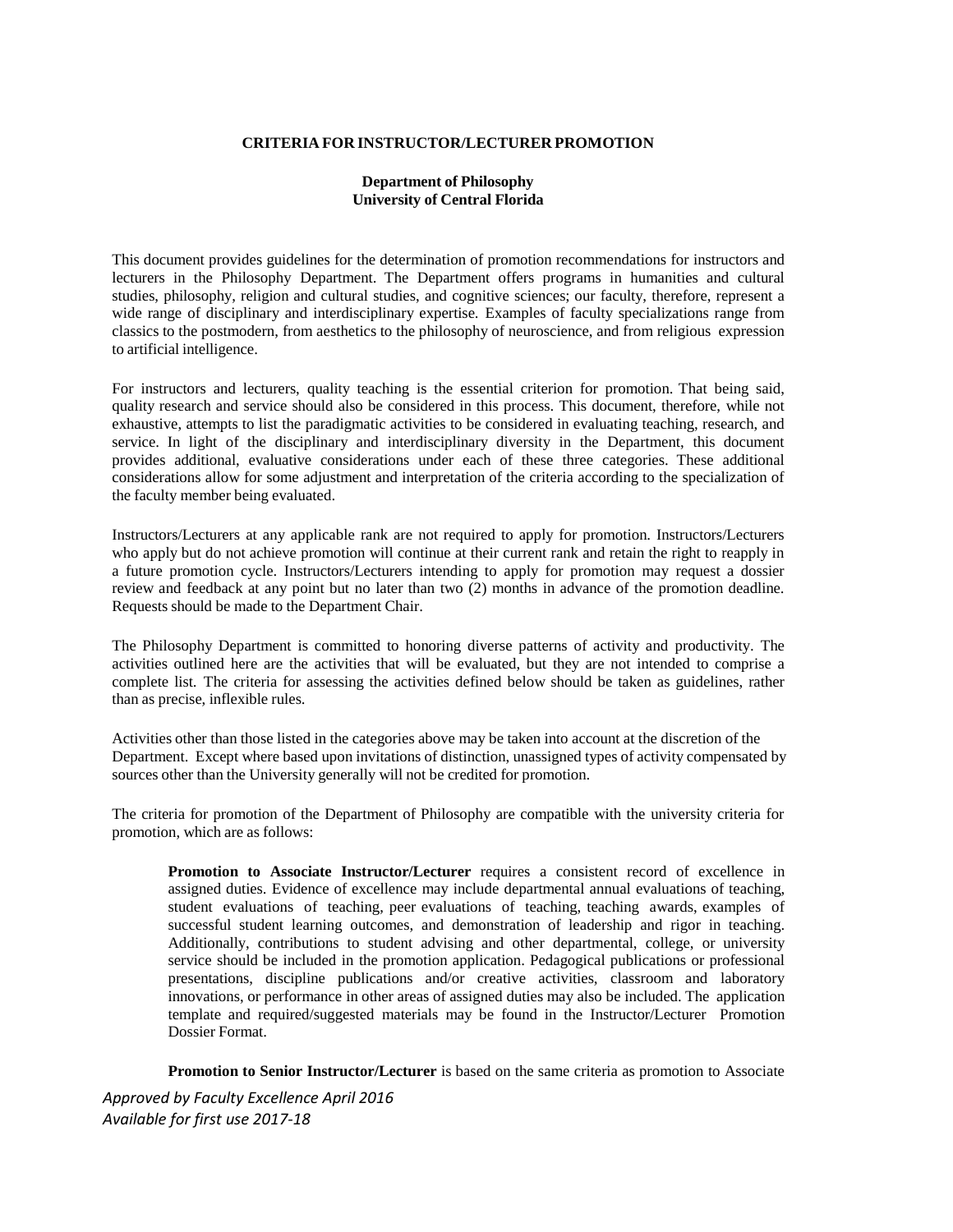Instructor/Lecturer. It carries an additional expectation of leadership in the university and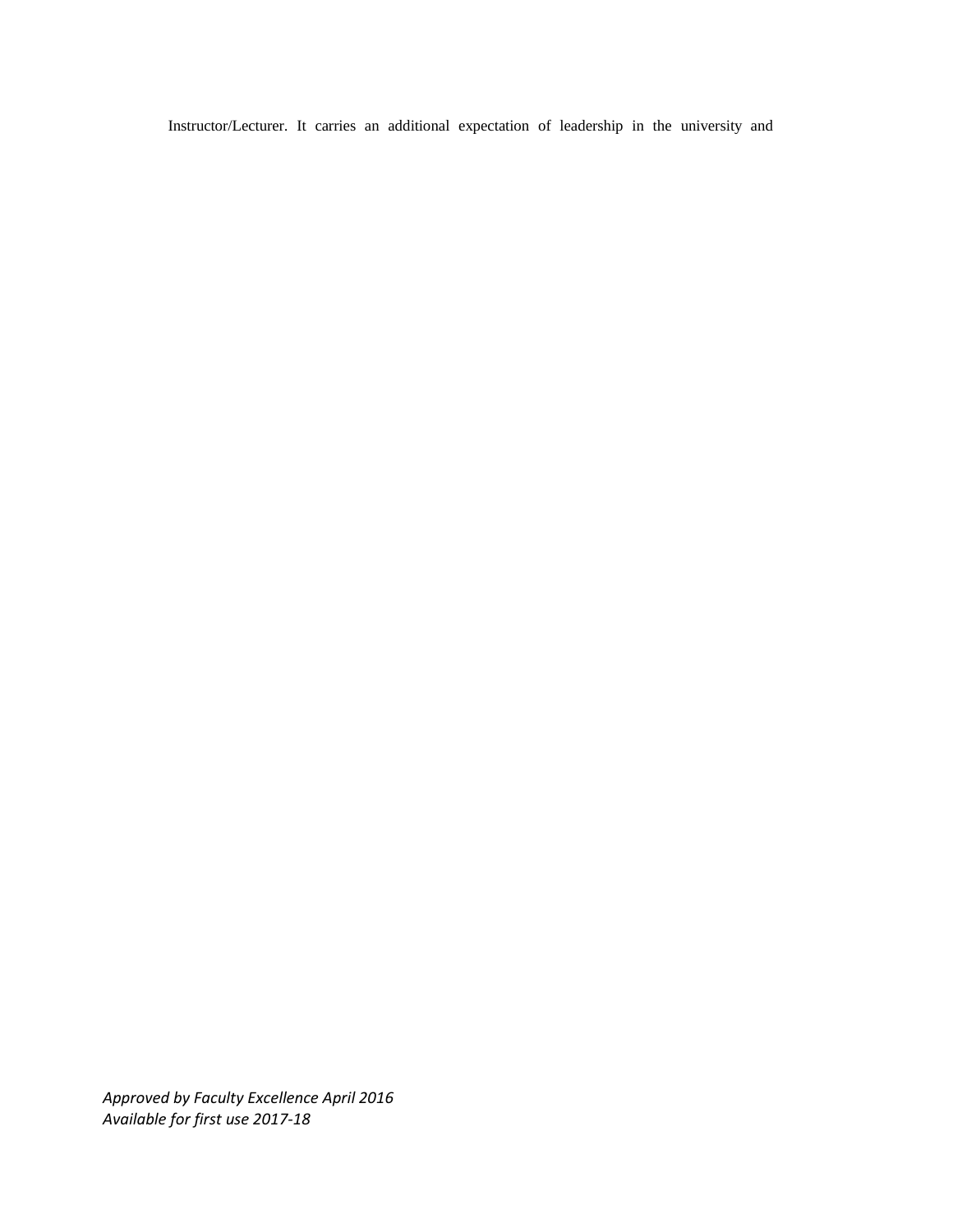profession. The application template and required/suggested materials may be found in the Instructor/Lecturer Promotion Dossier Format.

Additionally, following the university criteria, assessment for promotion will be based on the candidate's specific annual assignments, and it is expected that the standard instructional-teaching role will usually make up 80% of an instructor/lecturer assignment. Exceptions require an explanation and should be noted in the dossier. Assessments of the quality of a candidate's teaching, research and service are based upon the following kinds of items. The paradigmatic activities listed below are not necessarily exhaustive, and other relevant activities may be considered by the department if deemed relevant to a candidate's promise of excellence.

### **Teaching**

The Department of Philosophy is committed to excellence in teaching and maintaining the highest standards of the profession. The following items will be considered in assessing the merit of teaching performance.

- 1. Student evaluations, including written comments, and the faculty member's response to such evaluations.
- 2. Classroom peer-review(s), as conducted by or assigned by the Chair or requested by faculty member.
- 3. Student Advisement.
- 4. Directorship of an academic program of study.
- 5. Professional Development: participation in, organization of, or attendance at conferences, courses, workshops and seminars designed to enhance competence and understanding in academic or scholarly contexts.
- 6. Additional evidence of extra teaching effort or other evidence of quality teaching such as the following:
	- 6.1. Awards or other kinds of formal recognition.
	- 6.2. Development of new courses and significant revisions to existing courses.
	- 6.3. Oversight of independent studies, directed readings, theses, and other student research projects.
	- 6.4. The development and successful implementation of innovative pedagogical techniques.
	- 6.5. Presentation of guest lectures in classes taught by other instructors.

Service related to teaching not mentioned here will be evaluated under the heading of service. The activities outlined above are not rank-ordered. However, it is expected that meritorious performance as teachers will be evidenced by several indicators of pedagogical success, as well as effort. Faculty members may demonstrate their effectiveness as teachers by multiple means, including measures of student satisfaction, measures of student success, and/or peer review or recognition

# *Additional Considerationsin Evaluating Teaching:*

*Interdisciplinary and multi-disciplinary teaching.* Department expectations are that that faculty teaching humanities and cultural studies, religion and cultural studies, and cognitive sciences must teach across disciplinary boundaries, integrating scholarship from various humanistic and/or scientific fields. In addition, Humanities and Cultural Studies and Religion and Cultural Studies Faculty are expected to integrate knowledge of non-western cultures. Teaching interdisciplinary courses may present special demands and challenges. Many interdisciplinary courses, for example, are not only in newly emerging areas of study, but may require preparation across two or more distinct disciplines. Candidates should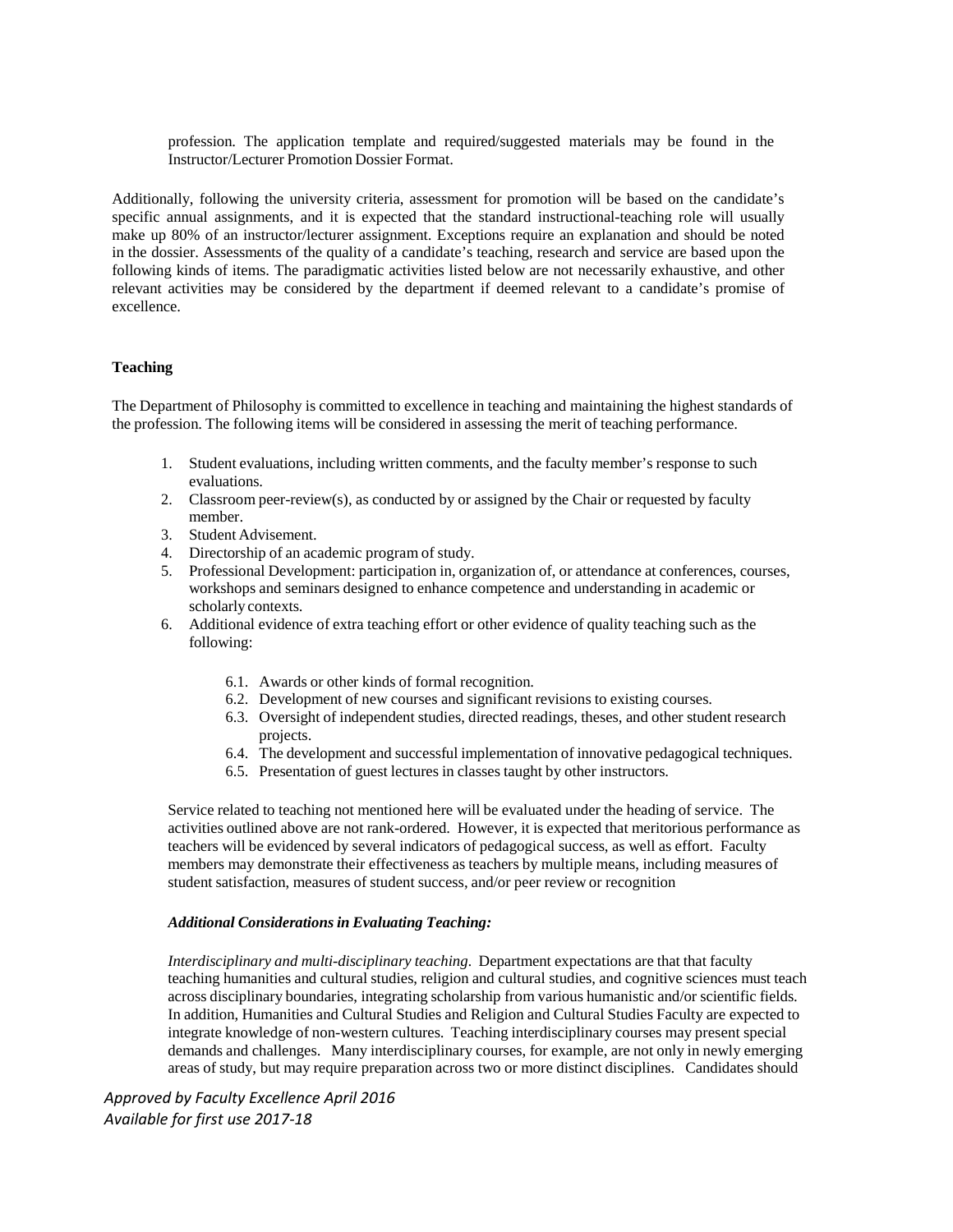document any such special demands and challenges.